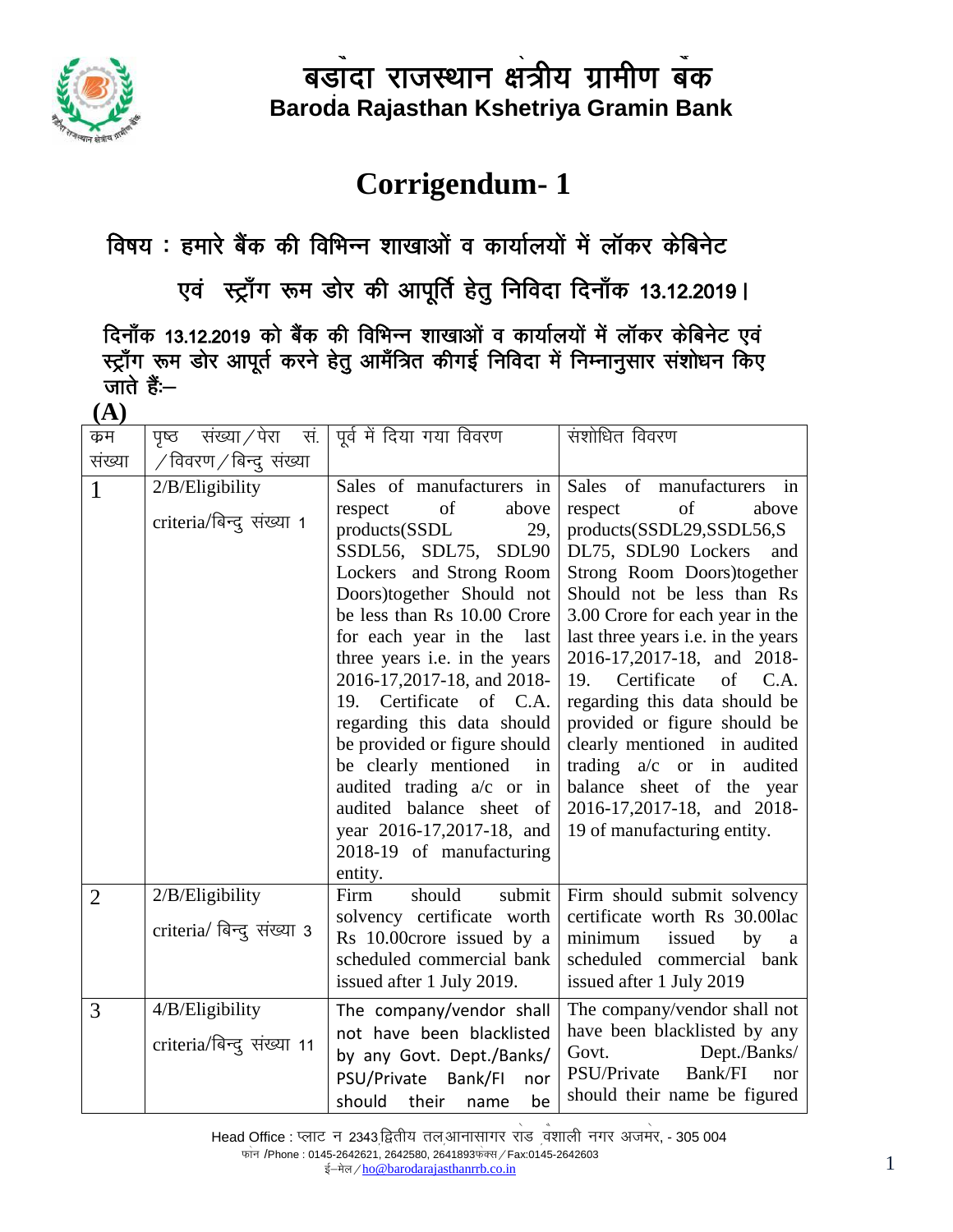

|                |                                              | figured in IBA/RBI caution<br>after<br>01-04-2016.<br>list<br>Company has to submit a<br>affidavit on non judicial<br>stamp of Rs 50/- duly<br>attested by notary in this<br>regard. If<br>entity<br>was<br>blacklisted<br>after<br>$01 - 04 -$<br>2016, and again enlisted<br>thereafter, The entity will<br>not be qualified for this bid.<br>Likewise entities blacklisted<br>prior to 01-04-2016 but<br>enlisted between<br>$01 - 04 -$<br>2016 to 02-1-2020 will also<br>not qualified.       | in IBA/RBI caution list on or<br>after $01-04-2019$ . Company<br>has to submit an affidavit on<br>non judicial stamp of Rs 50/-<br>duly attested by notary in this<br>regard. If any fact stated in<br>affidavit found fake the entity<br>will be blacklisted and their<br>name will be recommended<br>blacklisting. Earnest<br>for<br>deposited for<br>this<br>money<br>tender will also be fortified by<br>Bank                                                                                                                                                                                                                                                                                                                                                                                                                                           |
|----------------|----------------------------------------------|----------------------------------------------------------------------------------------------------------------------------------------------------------------------------------------------------------------------------------------------------------------------------------------------------------------------------------------------------------------------------------------------------------------------------------------------------------------------------------------------------|-------------------------------------------------------------------------------------------------------------------------------------------------------------------------------------------------------------------------------------------------------------------------------------------------------------------------------------------------------------------------------------------------------------------------------------------------------------------------------------------------------------------------------------------------------------------------------------------------------------------------------------------------------------------------------------------------------------------------------------------------------------------------------------------------------------------------------------------------------------|
| $\overline{4}$ | 6/B/Eligibility<br>criteria/बिन्दु संख्या 28 | At any point of time if it is<br>observed that the vendor is<br>supplying to other financial<br>institutions/firms<br>similar<br>material/services at lower<br>offered<br>than<br>rates<br>to<br>Baroda Rajasthan Kshetriya<br>Gramin Bank, then the<br>vendor<br>shall<br>have<br>to<br>compensate the Baroda<br>Rajasthan Kshetriya Gramin<br>Bank<br>by<br>paying<br>the<br>difference<br>amount<br>and<br>downward revise the rate<br>of respective item/services<br>immediately as applicable | At any point of time during<br>period of empanelment if it is<br>observed that the vendor is<br>supplying to other financial<br>similar<br>institutions/firms<br>material/services<br>at lower<br>rates creating difference of<br>more than 5% from the rates<br>offered to Baroda Rajasthan<br>Kshetriya Gramin Bank, then<br>the vendor shall have to<br>compensate Baroda Rajasthan<br>Kshetriya<br>Gramin<br>Bank<br>immediately. For example if<br>an item is supplied to BRKGB<br>for Rs 100000/- per piece and<br>the same is supplied to other<br>for Rs 94000/- then vendor<br>will<br>have<br>to<br>compensate<br><b>BRKGB</b><br>by<br>6000/-per<br>piece, and entity has to supply<br>the item to BRKGB at this<br>reduced<br>for<br>entire<br>rate<br>i.e. for<br>empanelment period<br>residual<br>period<br>of<br>empanelment. But if<br>the |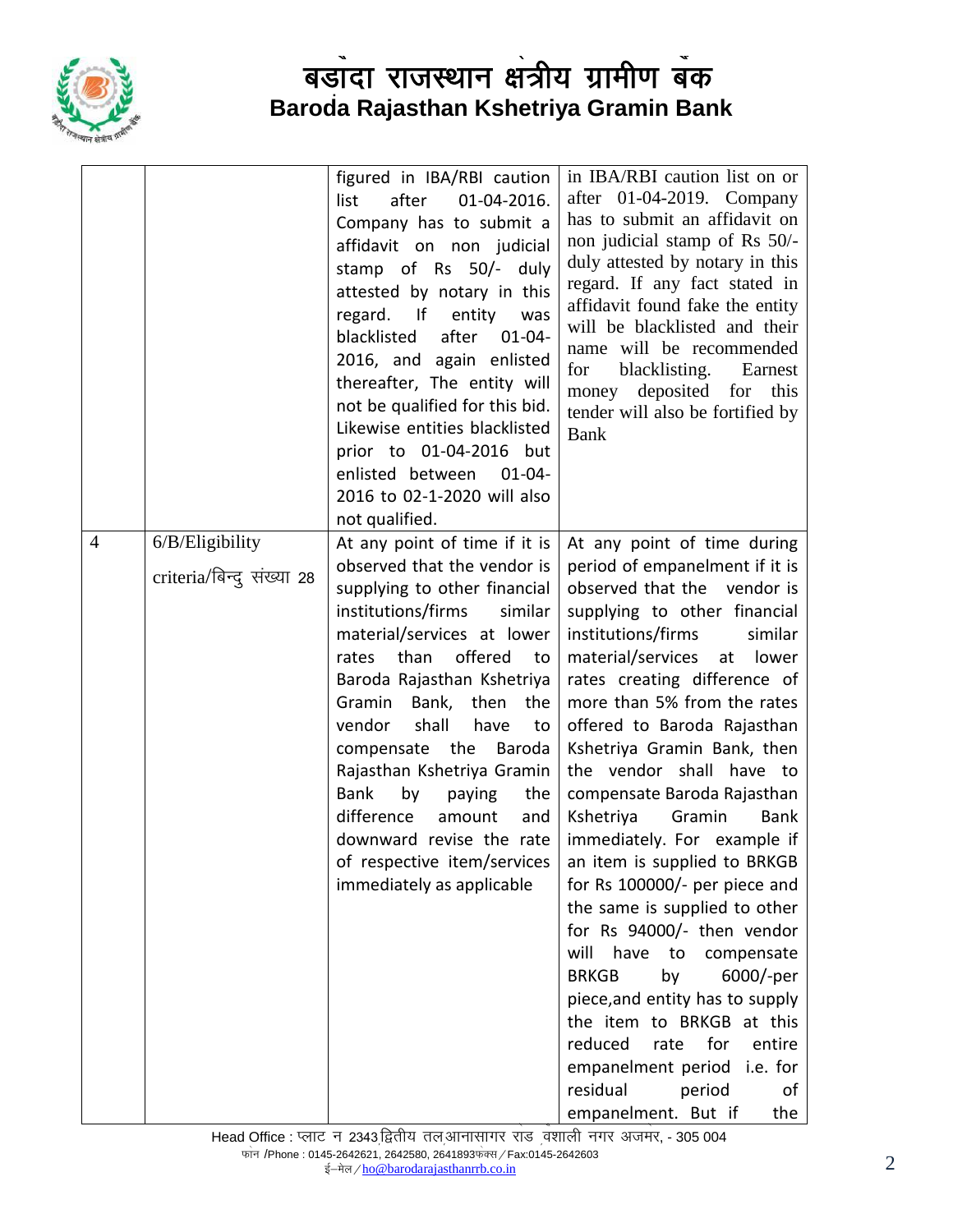

|   |                                              |                                                                                                                                                                                                                                                                                                                                                                                                                                                                   | same is supplied to other for<br>Rs 95000/- then vendor will<br>not have to compensate the<br>bank.                                                                                                                                                                                                                                                                                                                                                                                                                                                                                                                                                                                                                                                                                                                                                                                                                                                                                                                                                       |
|---|----------------------------------------------|-------------------------------------------------------------------------------------------------------------------------------------------------------------------------------------------------------------------------------------------------------------------------------------------------------------------------------------------------------------------------------------------------------------------------------------------------------------------|-----------------------------------------------------------------------------------------------------------------------------------------------------------------------------------------------------------------------------------------------------------------------------------------------------------------------------------------------------------------------------------------------------------------------------------------------------------------------------------------------------------------------------------------------------------------------------------------------------------------------------------------------------------------------------------------------------------------------------------------------------------------------------------------------------------------------------------------------------------------------------------------------------------------------------------------------------------------------------------------------------------------------------------------------------------|
| 5 | 7/B/Eligibility<br>criteria/बिन्दु संख्या 34 | The subject tender is for<br>of<br>submission<br>Bid<br>for<br>technical and financial bid.<br>The committee formed by<br>the bank Will evaluate the<br>offer submitted which may<br>include<br>visit<br>the<br>to<br>manufacturing facility. The<br>committee will look into the<br>various<br>parameters<br>and<br>thereafter decide L-1. The<br>Vendors, so selected will be<br>eligible for supply of above<br>security equipment up to<br>$31 - 12 - 2022$ . | The subject tender is for<br>submission<br>of<br><b>Bid</b><br>for<br>technical and financial<br>bid.<br>The committee formed by the<br>bank Will evaluate the offer<br>submitted which may include<br>visit to the<br>manufacturing<br>facility. The committee will<br>look<br>into<br>the<br>various<br>parameters and thereafter<br>decide L-1. The Vendors, so<br>selected will be eligible for<br>supply of above security<br>equipment up to 31-12-2022.<br>However Bank may ask L-2 if<br>he agrees to supply at the<br>rates quoted by L-1, then bank<br>may distribute the supply<br>order between L-1 and L-2 in<br>the ratio of 60% & 40%<br>depending<br>his<br>upon<br>technical/infrastructural<br>capacity wise suitability at the<br>satisfaction of the Bank. If L-2<br>denies to work at the rates of<br>L-1 then bank may ask L-3, L-4<br>etc. in chronological order<br>through same process. Bank<br>may also distribute remaining<br>40%<br>all<br>other<br>amongst<br>vendors equally if they agree<br>to work at the rate of L-1. |
| 6 | 10/Annexure-1                                | (This point was not<br>mentioned)                                                                                                                                                                                                                                                                                                                                                                                                                                 | ISI/BIS<br>Product<br>have<br>to<br>marked label. Any product not<br>having ISI/BIS marked label                                                                                                                                                                                                                                                                                                                                                                                                                                                                                                                                                                                                                                                                                                                                                                                                                                                                                                                                                          |

Head Office : प्लाट न 2343 द्वितीय तल आनासागर राड बंशाली नगर अजमर, - 305 004 S फान /Phone : 0145-2642621, 2642580, 2641893फक्स ∕ Fax:0145-2642603 s 45-2042021, 2042000, 20410939999 / Fax:0145-2042003<br>ई—मेल / <u>[h](mailto:ho@barodarajasthanrrb.co.in)o@barodarajasthanrrb.co.in</u> 3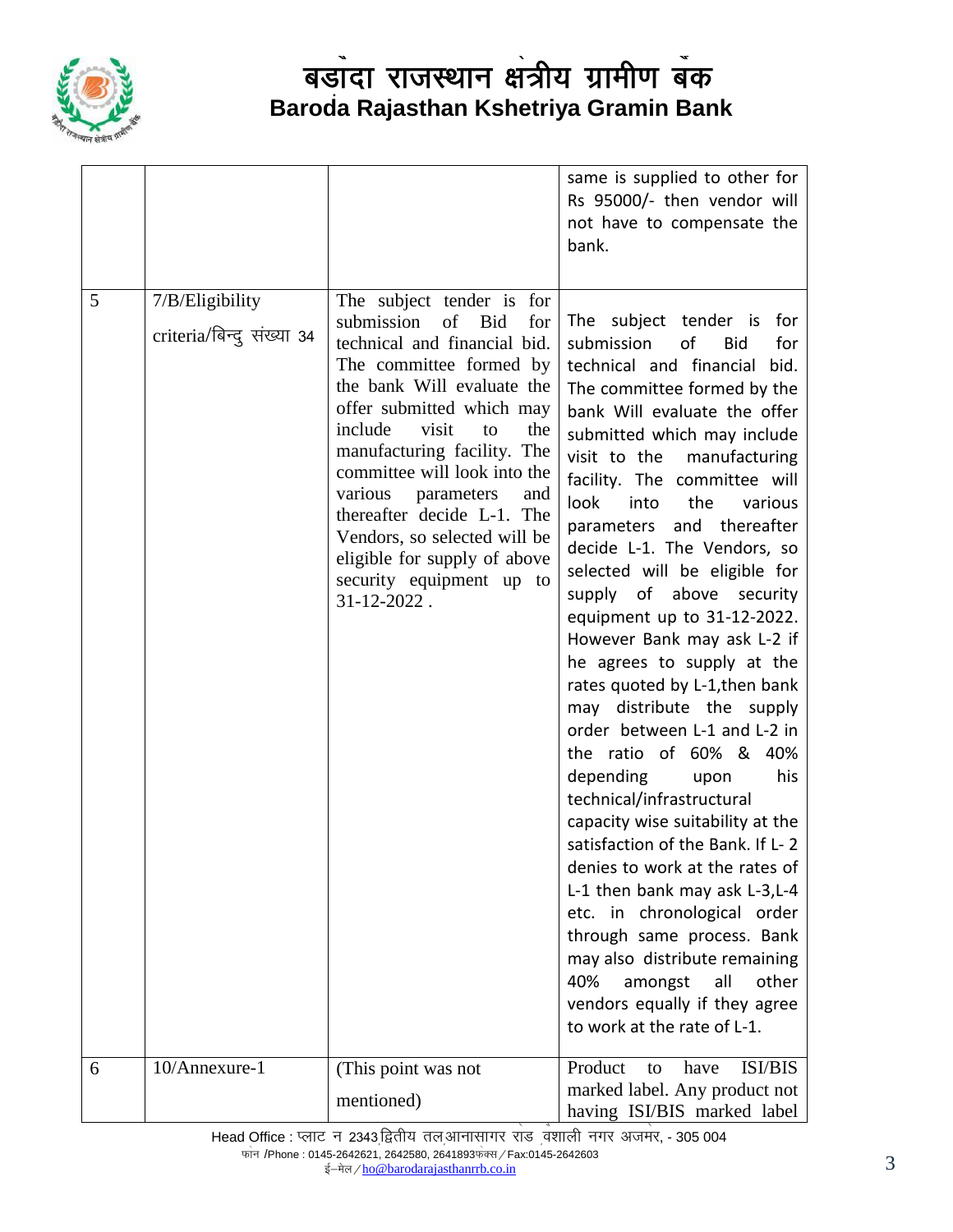

|        |                    |                                       | shall not be accepted. The<br>terminology like "as per ISI<br>or BIS" will not be accepted. |
|--------|--------------------|---------------------------------------|---------------------------------------------------------------------------------------------|
| $\tau$ | 15/Annexure4/point | पिछले तीन वित्तीय वर्षों में प्रत्येक | पिछले तीन वित्तीय वर्षों में प्रत्येक वर्ष                                                  |
|        | no.3               | वर्ष मे उपर्युक्त उपकरणों की समेकित   | मे उपर्युक्त उपकरणों की समेकित बिक्री<br>प्रति वर्ष 3(तीन) करोड या अधिक की                  |
|        |                    | बिक्री प्रति वर्ष 10 करोड या अधिक     | हो(अंकेक्षित बैलेंस शीट, /सी.ए. प्रमाण                                                      |
|        |                    | की हो(अंकेक्षित बैलेंस शीट, /सी.ए.    | पत्र ,की प्रति संलग्न करें)                                                                 |
|        |                    | प्रमाण पत्र ,की प्रति संलग्न करें)    |                                                                                             |
| 8      | 15/Annexure4/point | किसी अनुसूचित बैंक द्वारा जारी (रू    | किसी अनुसूचित बैंक द्वारा जारी (रू                                                          |
|        | no.6               | 10.00 करोड के लिए) <b>Solvency</b>    | 30.00 लाख के लिए) <b>Solvency</b><br>सर्टिफिकेट (प्रति संलग्न करें)                         |
|        |                    | सर्टिफिकेट (प्रति संलग्न करें)        |                                                                                             |
| 9      | 16/Annexure4/point | निर्माता को उक्त उत्पादो के सम्बंध    | निर्माता को उक्त उत्पादो के सम्बंध में                                                      |
|        | no. 20             | में 01.04.2016 के बाद 02.1.2020       | 01.04.2019 एवं उसके बाद तक ब्लैक<br>लिस्ट ना किया गया हो तथा ना ही                          |
|        |                    | तक ब्लैक लिस्ट ना किया गया हो         | कम्पनी / फर्म का नाम आईबीए /आर.                                                             |
|        |                    | तथा ना ही कम्पनी/फर्म का नाम          | बी. आई. के द्वारा जारी की गई ब्लैक<br>लिस्ट फर्म की सूची में दृष्टिगोचर हो,                 |
|        |                    | आईबीए / आर.बी. आई. के द्वारा          | इस बाबत शपथ पत्र संलग्न करें।शपथ                                                            |
|        |                    | जारी की गई ब्लैक लिस्ट फर्म की        | पत्र नॉन ज्यूडिशियल स्टाम्प पर संलग्न<br>करें।शपथ पत्र में कोई तथ्य गलत पाए                 |
|        |                    | सूची में दृष्टिगोचर हो, इस बाबत       | जाने पर अर्नेस्ट मनी जब्त कर ली                                                             |
|        |                    | शपथ पत्र संलग्न करें।यदि निर्माता     | जाएगी तथा फर्म के विरूध्द ब्लेक<br>लिस्ट करने की कार्यवाही की जाकर                          |
|        |                    | 01.04.2016 के बाद(उक्त अवधि में)      | भारतीय बैंक संघ एवं भारतीय रिजर्व                                                           |
|        |                    | में ब्लैक लिस्टेड किए जाने के बाद     | बैंक को भी इसकी अनुशंसा प्रेषित की<br>जाएगी ।                                               |
|        |                    | पुनः सूचीबद्ध हो गया तो भी वह         |                                                                                             |
|        |                    | तकनीकी रूप से असफल माना               |                                                                                             |
|        |                    | जाएगा।यदि निर्माता01.04.2016 से       |                                                                                             |
|        |                    | पूर्व ब्लैक लिस्टेड था परन्त 01.04.   |                                                                                             |
|        |                    | 2016 के बाद, (उक्त अवधि में)          |                                                                                             |
|        |                    | सूचीबद्ध हो गया है तो भी वह           |                                                                                             |
|        |                    | तकनीकी रूप से असफल माना               |                                                                                             |
|        |                    | जाएगा।शपथ पत्र नॉन ज्यूडिशियल         |                                                                                             |
|        |                    | स्टाम्प पर संलग्न करें।               |                                                                                             |
|        |                    |                                       |                                                                                             |